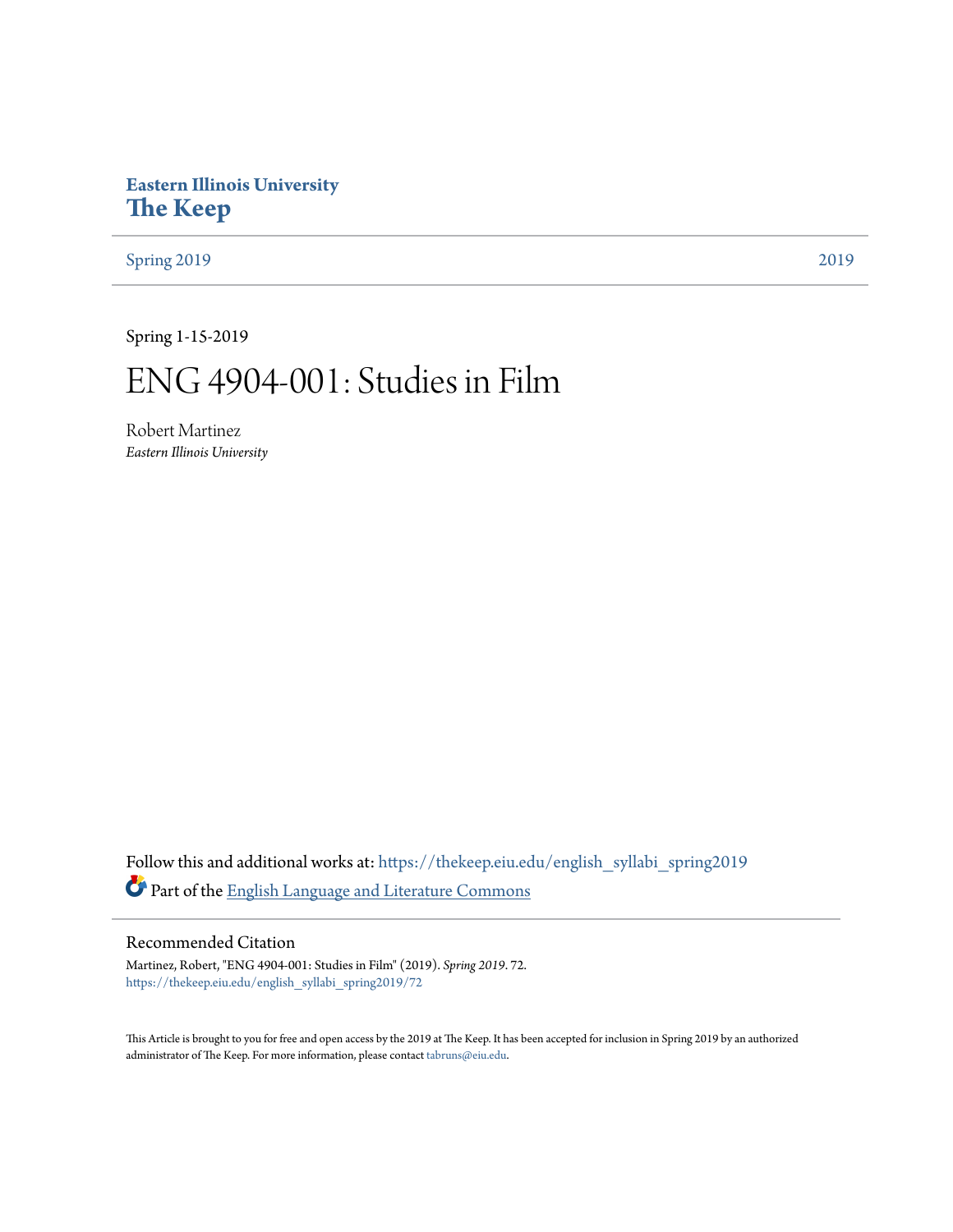# ENG 4904, section 001: Studies in Film Spring 2019 | Coleman 1255 | TH 3.30 PM-6.50 PM Cinema and Social Justice

Professor: Dr. Robert Martinez Office: Coleman 3371 E-mail: rlmartinez@eiu.edu Office Hours: T/TH 11 AM-2 PM and by appointment Class Websites: D2L course site

#### Course Description:

In this course, students will consider how cinema has evolved as a powerful art form that directly impacts public opinion and helps to shape public consciousness (perhaps unlike any other form of technology). From the earliest days of films like D. W. Griffith's The Birth of a Nation (1915) to Spike Lee's latest film, BlacKkK/ansman (2018), cinema has come to filter and represent our sense of reality and history, especially in matters of socio-political importance. We will study a wide range of national and international films that provoke debate about issues of social justice and the condition of what it means to be human.

Themes: Identity and Culture; Law and Social justice; Education and Society; Genre, Form, and Poetics; Science and the Environment; Media, Technology, and Popular Culture.

Course Learning Goals:

- 1. Students will evaluate film as an art form and a cultural artifact.
- 2. Students will analyze and synthesize theories of film form and visual style.
- 3. Students will identify film as a discursive narrative mode.
- 4. Students will identify, critique, and apply film theories and historical contexts.
- 5. Students will write analytically and effectively about film and related concepts.
- 6. Students will exercise their abilities to summarize and synthesize information from scholarly sources of various disciplines and from interdisciplinary materials (writing, critical thinking).
- 7. Students will have opportunities to make oral presentations of these summaries and syntheses (speaking).
- 8. Students will learn to conduct interdisciplinary film research using both primary and secondary sources (critical thinking).
- 9. Students will learn how to communicate these research findings in oral and written form (writing and speaking).
- 10. Students will learn to research, study, analyze and compare films from their own culture and those of other cultures (critical thinking).
- 11. Students will learn the importance of film studies in understanding cross-cultural interactions (citizenship).
- 12. Students will learn the importance of film studies as a basis for social action (citizenship).
- 13. Students will learn the significance of film as an integrated art form.
- 14. Students will learn the significance of contemporary film to a study of contemporary culture and society.

### Required Texts & Films:

- Bernard F. Dick, Anatomy of Film (6th edition) at TRS
- Selected readings on D2L

ŧ.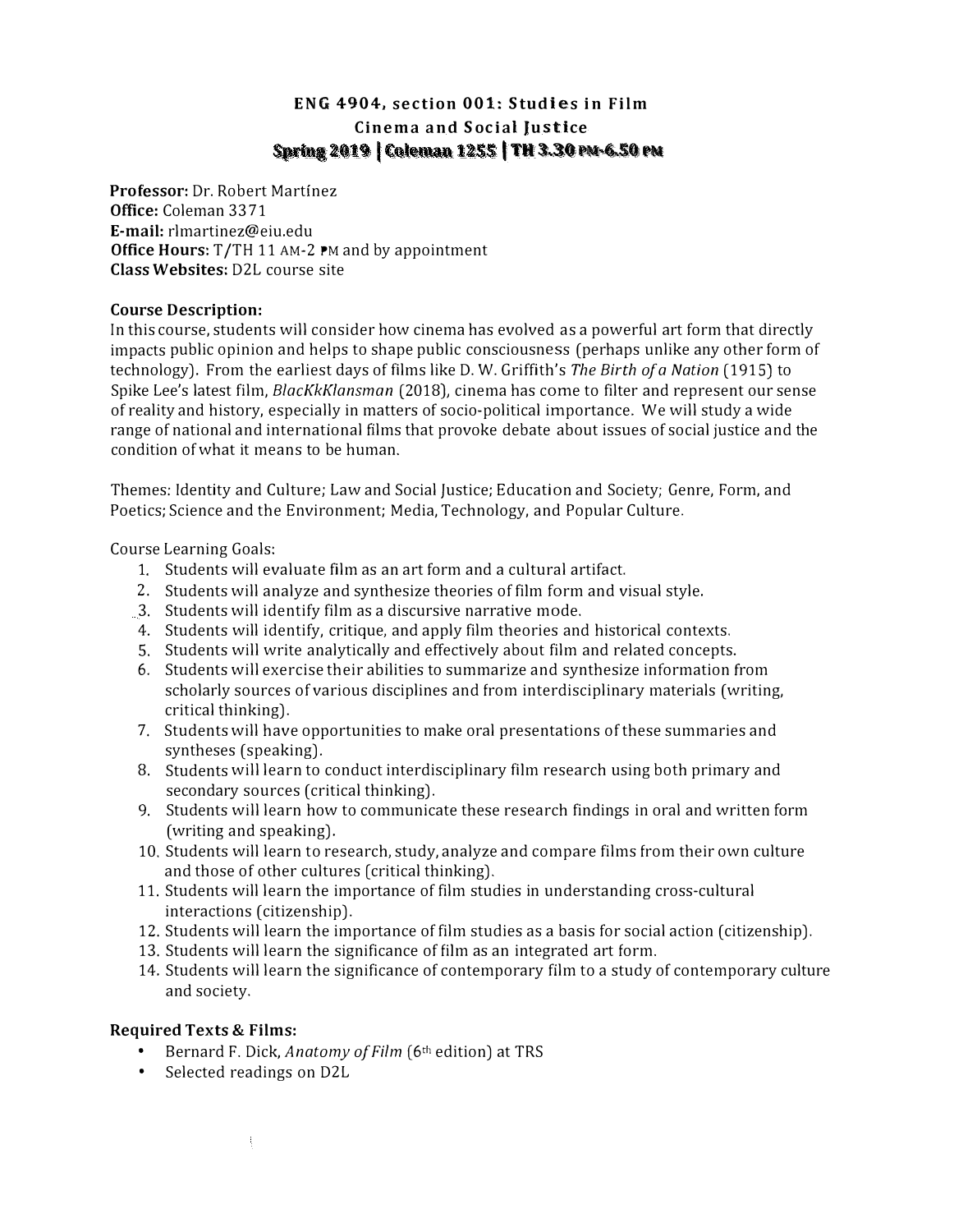- William Wellman, Battleground (1949) or The Story of G.I. Joe (1945)
- Oliver Stone, Platoon (1986)
- David Mackenzie, Hell or High Water (2016)
- Robert Wiene, The Cabinet of Dr. Caligari (1920)
- F. W. Mirnau, Nosferatu (1922)
- Fritz Lang,  $M(1931)$
- Stuart Gordon, Re-Animator (1985)
- George Romero, Dawn of the Dead (1978)
- Danny Boyle, 28 Days Later (2002)
- D. W. Griffith, Birth of a Nation (1915)
- Spike Lee, Do the Right Thing (1989)
- Mathieu Kassovitz, La Haine (Hate; 1995)
- Mel Brooks, Blazing Saddles (1974)
- Robert Townsend, Hollywood Shuffle (1986)
- Zal Batmanglij, The East (2013)

#### Screenings in and Readings for Class:

You are required to attend all class film screenings and to do all assigned reading for this course. More importantly, you are expected to read all assignments and watch all films carefully and conscientiously, meaning you are to make note of your reactions to the readings/films and be prepared to share your critical thoughts and interpretations of the works we cover. If you do not understand something in the reading, you should read it again and work at its meaning; likewise, if something about a film is perplexing, watch it again and think about it carefully. This process is what is known as "critical reading" and "critical thinking": you must study a writer's language or filmmaker's films and think critically about its meanings and ramifications.

The text listed above is available from Textbook Rental (TRS). Other required readings will be available online via our course page on D2L. On the day that a text is to be discussed, you must have that work with you in class. For electronic readings (PDF or Web documents), you must have readable access to those documents in class on the day the material is discussed. Since this course emphasizes careful reading and writing, you must either print out the document(s) or use a laptop, desktop, iPad, Kindle, or Nook to view them. *Using Smartphones to view readings* for class discussion is not acceptable, unless directed to do so by the instructor.

#### Required Attendance, Materials & Editions:

- Check Panthermail (e-mail) daily
- Sign-up for and use "Remind" app for class texting
- Use text editions found at Textbook Rental
- Attend class and participate daily in discussion
- Attend all film screenings
- Complete all forum posts
- Additional readings via handouts or D2L

Attendance in English 4904 means that you are present in class each day in both body and mind that is, I expect you to come to class each day having completed any required reading or listening or viewing assignments and ready to share your thoughtful, considered ideas. Missing class and not completing assignments are not acceptable. If you become ill or experience family or personal difficulties beyond your control, then you must notify me of your absence as soon as possible. Not completing daily assignments and not contributing to class discussion will result in poor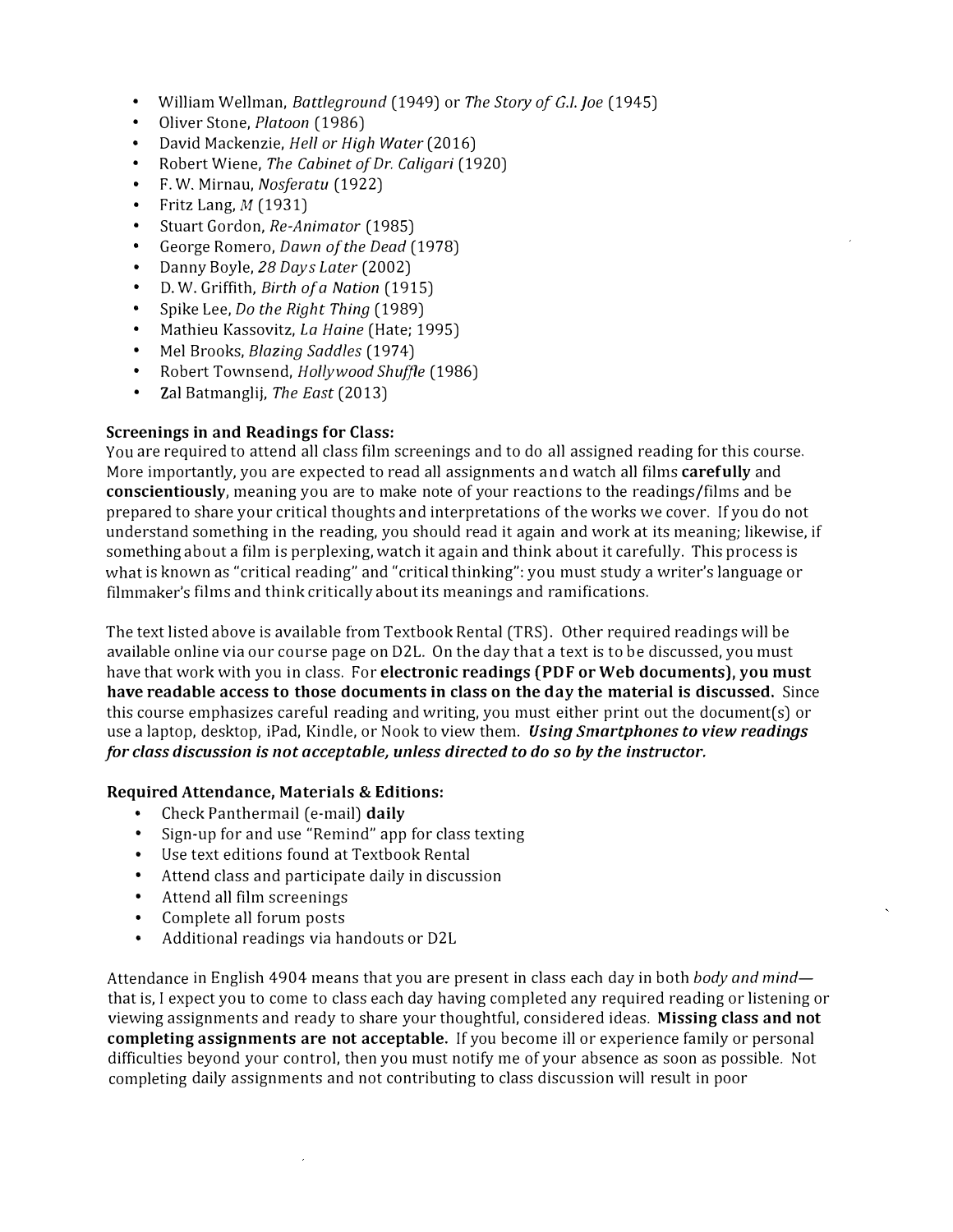participation grade scores. If you miss more than three (3) classes, your final course grade will be penalized: starting with the fourth (4th) absence, a "+" or "-" will be deducted from your final course grade.

### Smartphone/Social Media Policy:

To protect the safety of the classroom and the privacy of the students, usage of cell phones or smartphones during class to videotape, to text, and to access social media sites or apps (e.g., Twitter, Facebook, Tumblr, YouTube, etc.) is strictly forbidden. Smartphone or cell phone use during class will only be permitted with the prior approval of the instructor.

## Grading of Assignments:

- Three (3) short essays (3-4 pages each): 25%
- General Participation, class discussion, possible quizzes: 10%
- Weekly Forum posts for each film (250-400 words per post): 10%
- Group Project "Teach the Class" Presentation: 20%
- Research Term Paper (10-12 pages): 35%

### Grading Scale:

- $A = 94-100$
- $A 90 93$
- $B+ = 87-89$
- $B = 84-86$
- $B = 80-83$
- $C+ = 77-79$
- $C = 74-76$
- $C = 70-73$
- $D = 60-69$
- $F =$  below 60

### Turning in Assignments & Feedback:

Assignments turned in via D2L Dropbox must be in Microsoft Word format. Instructor feedback will be embedded in graded writing. Se sure to review and save your graded essays. One of your most important tools for improvement will be the comments and corrections I make in or suggest to your writing. If you wish to see your writing improve and your grade rise as the semester progresses, you must carefully refer back to these written comments as you write subsequent essays.

## Guidelines for Specific Assignments:

All written work should he formatted thus:

- Use Microsoft Word
- Use Double-spaced, 12-point Times New Roman or Cambria font
- Use 1" (top/bottom) and 1.25" (left/right) margins
- include your name, course name, professor's name, and date on the front page
- Include a title for your essays
- Place your name and page numbers in the headers of your essays
- Turn in all written work electronically via D2L Dropbox

### A Note about Plagiarism:

Plagiarism is the intentional or unintentional use of someone else's ideas, words, or work as your own. If you use or refer to ideas or work other than your own, you must acknowledge the source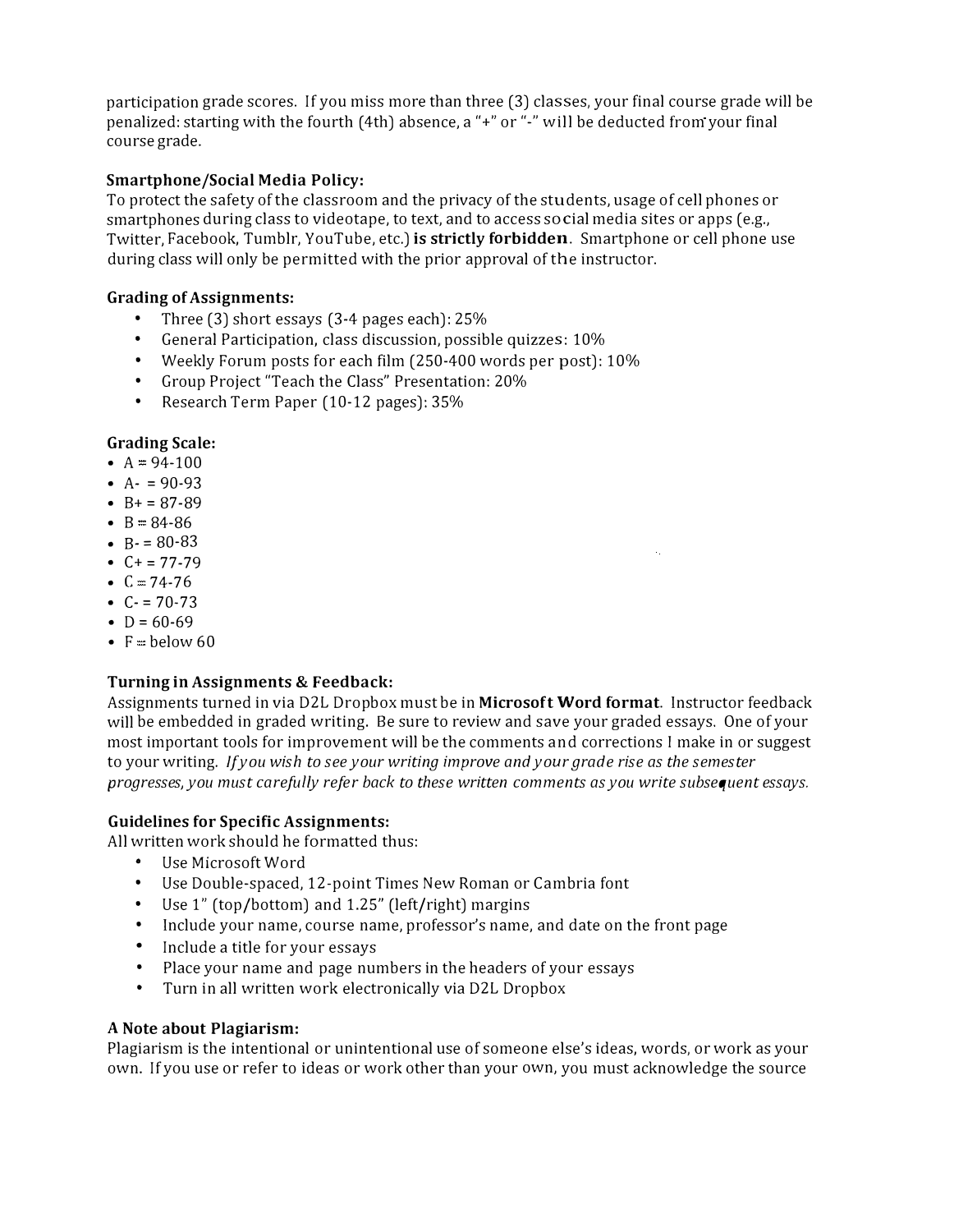and author of those ideas/that work and document it properly using MLA format (Purdue MLA guide: https://owl.english.purdue.edu/owl/resource/747/01/). Plagiarism is an Honor Code violation at EIU, and offenders will be referred to the EIU Office for Student Standards. Failure to cite any outside sources or critics will constitute plagiarism.

Most assignments will receive letter grades. For shorter assignments, the following check-mark system may be used:

- $\sqrt{+}$  = Excellent work that is strongly engaged, on-topic, and very well written.
- $\sqrt{\ }$  = Satisfactory work that is on-topic and cleanly written.
- $\sqrt{\cdot}$  = Below average work that shows little engagement, is off-topic, and is hurriedly and poorly written.

#### Student Academic Integrity:

Students are expected to maintain principles of academic integrity and conduct as defined in EIU's Code of Conduct (http://www.eiu.edu/judicial/studentconductcode.php). Violations will be reported to the Office of Student Standards.

#### Disability Services:

If you are a student with a documented disability in need of accommodations to fully participate in this class, please contact the Office of Student Disability Services (OSDS). All accommodations must be approved through OSDS. Please stop by Ninth Street Hall, Room 2006, or call 217-581-6583.

#### Student Success Center:

Students who are having difficulty achieving their academic goals are encouraged to contact the Student Success Center (www.eiu.edu/ $\sim$ success) for assistance with time management, test taking, note taking, avoiding procrastination, setting goals, and other skills to support academic achievement. The Student Success Center provides individualized consultations. To make an appointment, call  $217-581-6696$ , or go to 9th Street Hall, Room 1302.

### Tech Support:

If you need assistance with D2L, call D2L Support toll free at 1-877-325-7778. Support is available 24 hours a day, seven days a week. E-mail and Chat options are also available on the "My Home" page after logging in to D2L. Other D2L resources including a D2L Orientation course for students are available on the same page. For technical questions regarding other software, hardware, network issues, EIU NetID/password, or Panthermail, please contact the ITS Helpdesk at 217-581- 4357 during regular business hours (8 am-5 pm) or submit a help ticket at https://techsupport.eiu.edu/. If you have a question regarding course content, contact your instructor.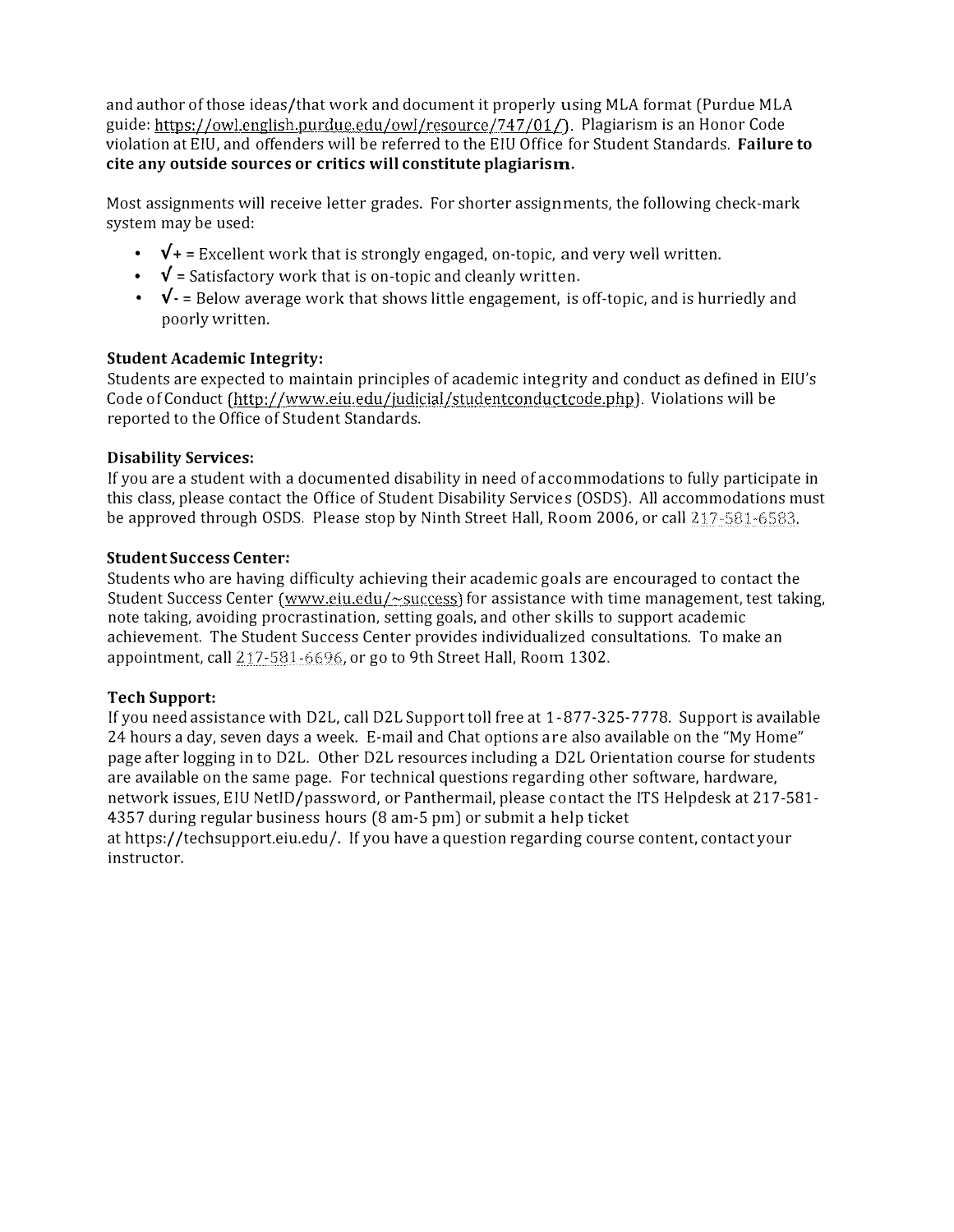# Eng. 4904, section 001: Studies in Film: Cinema as Social Spring 2019 | Tentative Class Schedule\*

\*Please note: This schedule is tentative; activities or readings are subject to change depending on class progress.

| Date            | What We'll Do in Class                                                                                                                                          | Homework                                                                                                                                                                                                                                                                                                                              |
|-----------------|-----------------------------------------------------------------------------------------------------------------------------------------------------------------|---------------------------------------------------------------------------------------------------------------------------------------------------------------------------------------------------------------------------------------------------------------------------------------------------------------------------------------|
| Thurs.,<br>1/10 | Discuss course policies and syllabus<br>Cultural & Intellectual background to<br>contemporary society<br>Discuss how film creates<br>representation and meaning | - Read "Sound" in Anatomy of Film (pp. 36-50)<br>- Read "Mise-en-Scéne" in Anatomy of Film (pp. 86-98)<br>- Read "The Shot" in Anatomy of Film (pp. 51-63)<br>- Read sections on shots and editing in Anatomy of<br>Film (pp. 69-83)<br>- Complete online assignment assessing film excerpts<br>- Assign Discussion Leaders for films |
| Thurs.,<br>1/17 | 1. Discuss examples of film techniques<br>2. Unit I - Understanding war: Watch<br>Stone's Platoon                                                               | - Read excerpt regarding Francois Truffaut's response<br>to cinema and "The Algerian Tragedy" (D2L)<br>- Read "Introduction" to War on the Silver Screen<br>(D2L)<br>- Read "Introduction" to War Cinema (D2L)                                                                                                                        |
| Thurs.,<br>1/24 | 1. Discuss Platoon<br>2. Unit I- Understanding war:<br>Watch Wellman's Battleground                                                                             | Review film options for Group Presentation project<br>(see handout)                                                                                                                                                                                                                                                                   |
| Thurs.,<br>1/31 | 1. Discuss Battleground<br>2. Unit II - Race and Representation:<br>Watch Griffith's Birth of a Nation                                                          | - Turn in (D2L Dropbox) choices for group project                                                                                                                                                                                                                                                                                     |
| Thurs.,<br>2/7  | 1. Discuss Birth of a Nation<br>2. Unit II - Race and Representation:<br>Watch Lee's Do the Right Thing                                                         | Watch Spike Lee's video essay on Do the Right Thing<br>(via D2L)                                                                                                                                                                                                                                                                      |
| Thurs.,<br>2/14 | 1. Discuss Do the Right Thing<br>2. Unit II - Race and Representation:<br>Watch Kassovitz's La Haine<br>Short Essay #1 Due in D2L                               |                                                                                                                                                                                                                                                                                                                                       |
| Thurs.,<br>2/21 | 1. Discuss La Haine<br>2. Unit II - Race and Representation:<br>Watch Brooks's Blazing Saddles                                                                  |                                                                                                                                                                                                                                                                                                                                       |